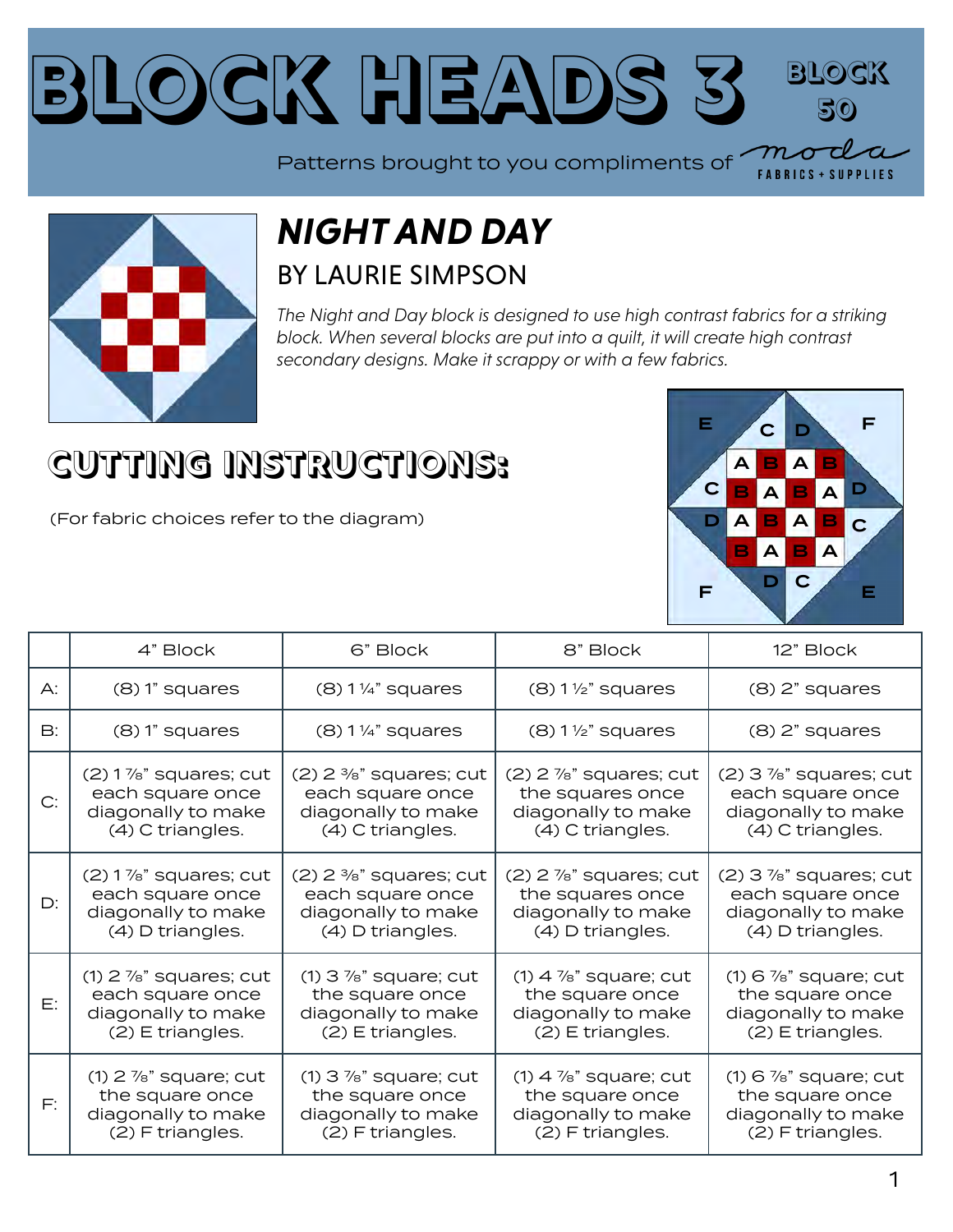### **ASSEMBLY INSTRUCTIONS:**

- 1. Place (8) A and B squares into a  $4 \times 4$  grid as shown, alternating between fabrics.
- 2. Sew the A and B squares together, pressing seams toward the dark fabric to complete the block center.





- a.  $4$ " Block:  $2 \frac{1}{2}$ " x  $2 \frac{1}{2}$ " unfinished ( $2$ " x  $2$ " finished)
- b. 6" Block:  $3\frac{1}{2}$ " x  $3\frac{1}{2}$ " unfinished (3" x 3" finished)
- c. 8" Block:  $4\frac{1}{2}$ " x  $4\frac{1}{2}$ " unfinished  $(4$ " x  $4$ " finished)
- d. 12" Block:  $6\frac{1}{2}$ " x  $6\frac{1}{2}$ " unfinished (6" x 6" finished)
- 4. Next, place C and D triangles around the block center as shown. At each side of the block center, a C and D triangle should be paired together.
- 5. Sew C and D triangles together, pressing toward the dark fabric.
- 6. Sew C/D triangle units to each side of the block center. Once complete, press outward. Ensure that there is a ¼" seam allowance between each point of the block center and the outside edges of the unit as shown with a circle on the diagram.



- 7. Place (2) E triangles and (2) F triangles around the edges of the unit created in the above steps.
- 8. Sew E and F triangles to the unit. Press outward to complete block assembly. Ensure that there is a 1/4" seam allowance as indicated with circles on the completed block diagram.